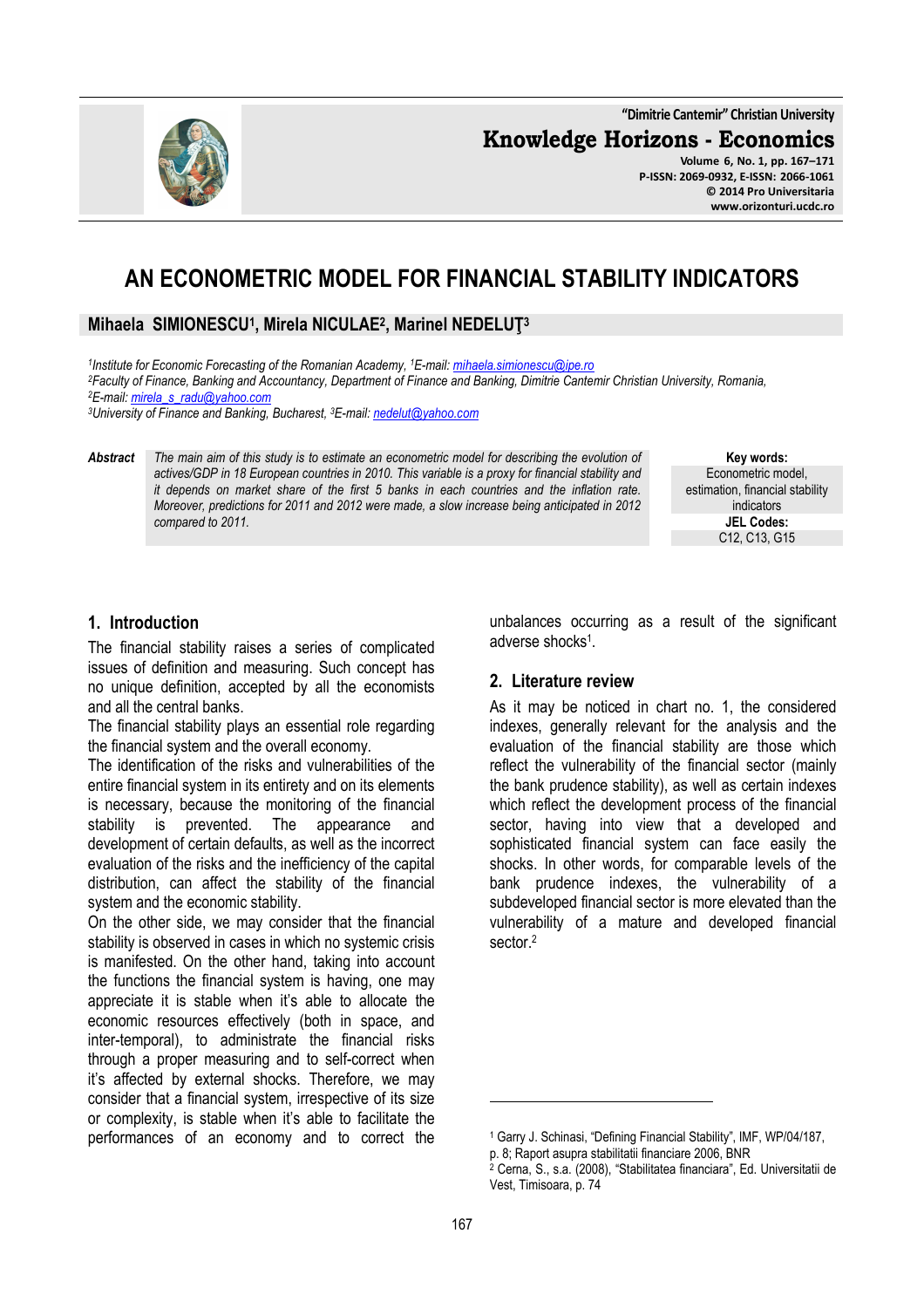| <b>Indexes</b>                                                                            | Kaminsky, Lizondo, Reinhart (1998) | (1999)<br>Bussière, Mulder | Krkosha (2000) | Corker, Beaumont, van Elkan, lakova (2000) |           | .<br> FMI (2000,2000а, 2001)<br> Johnston, Chai, Schumacher (2000) | Reininger, Schardax, Summer (2001) | Begg, Eichengreen, Halpem, von Hagen,<br>Wyplosz (2002) | BCE (2002) | von Hagen, Zhou (2002) | Brüggemann, Linne (2002) | Bussière, Frantzscher (2002) | Schardax (2002) | Brouwer, de Haas, Ki viet (2002) | Gabrisch (2002) | Komulainen, Lukkarila (2003) | Cibson, Tsakalotos (2003) |
|-------------------------------------------------------------------------------------------|------------------------------------|----------------------------|----------------|--------------------------------------------|-----------|--------------------------------------------------------------------|------------------------------------|---------------------------------------------------------|------------|------------------------|--------------------------|------------------------------|-----------------|----------------------------------|-----------------|------------------------------|---------------------------|
| <b>Bank system</b>                                                                        |                                    |                            |                |                                            |           |                                                                    |                                    |                                                         |            |                        |                          |                              |                 |                                  |                 |                              |                           |
| Total bank assets (% from IGB)                                                            |                                    |                            |                |                                            |           |                                                                    |                                    |                                                         |            |                        |                          |                              |                 |                                  |                 |                              |                           |
| Weight of the assets held by the state banks<br>in the total of the bank assets           |                                    |                            |                | $\bullet$                                  |           |                                                                    |                                    | $\bullet$                                               |            |                        |                          |                              |                 |                                  |                 |                              |                           |
| <b>Credit</b>                                                                             | $\sqrt{}$                          | $\sqrt{ }$                 | $\sqrt{}$      | $\sqrt{}$                                  | $\sqrt{}$ | $\sqrt{}$                                                          | $\sqrt{}$                          | $\sqrt{ }$                                              | $\sqrt{}$  |                        | $\sqrt{}$                | $\sqrt{}$                    |                 | $\sqrt{}$                        | $\sqrt{ }$      | $\sqrt{}$                    |                           |
| Internal credit (% from IGB)                                                              |                                    |                            |                |                                            |           |                                                                    |                                    |                                                         | $\bullet$  |                        |                          |                              |                 |                                  |                 |                              |                           |
| Internal non-governmental credit (% from<br>IGB)                                          |                                    |                            |                |                                            |           |                                                                    |                                    |                                                         |            |                        |                          |                              |                 |                                  |                 |                              |                           |
| Internal governmental credit (% from IGB), as                                             |                                    |                            |                |                                            |           |                                                                    |                                    |                                                         |            |                        |                          |                              |                 |                                  |                 |                              |                           |
| a measure in which the state calls the bank<br>system to finance                          |                                    |                            |                |                                            |           | $\bullet$                                                          |                                    |                                                         |            |                        |                          |                              |                 |                                  |                 |                              |                           |
| Weight of the non-performing credits in the<br>total of the bank credits                  |                                    |                            |                | $\bullet$                                  |           |                                                                    |                                    |                                                         |            |                        |                          |                              |                 |                                  |                 |                              |                           |
| Weight of the credits in foreign currency in<br>the total of the bank credits             |                                    |                            |                |                                            |           |                                                                    |                                    |                                                         |            |                        |                          |                              |                 |                                  | $\bullet$       |                              |                           |
| Level of focus of the bank credits                                                        |                                    |                            |                |                                            |           | $\bullet$                                                          |                                    |                                                         |            |                        |                          |                              |                 |                                  |                 |                              |                           |
| Weight of the short-term credits in total of the<br>bank credits                          |                                    |                            |                |                                            |           |                                                                    | $\bullet$                          |                                                         |            |                        |                          |                              |                 |                                  |                 |                              |                           |
| <b>Bank deposits</b>                                                                      | V                                  |                            |                |                                            | $\sqrt{}$ | $\sqrt{}$                                                          | $\sqrt{}$                          |                                                         | V          |                        | $\sqrt{}$                | $\sqrt{}$                    |                 |                                  |                 | $\sqrt{}$                    |                           |
| Bank deposits (% from IGB)                                                                |                                    |                            |                |                                            |           |                                                                    |                                    |                                                         |            |                        |                          |                              |                 |                                  |                 |                              |                           |
| Relationship between the bank reserves and<br>bank deposits                               |                                    |                            |                |                                            |           |                                                                    |                                    |                                                         |            |                        |                          |                              |                 |                                  |                 |                              |                           |
| Weight of the deposits on view in total of the<br>bank deposits                           |                                    |                            |                |                                            |           |                                                                    | $\bullet$                          |                                                         |            |                        |                          |                              |                 |                                  |                 |                              |                           |
| Relationship between<br>bank credits<br>and<br>deposits                                   |                                    |                            |                |                                            | $\bullet$ | $\bullet$                                                          |                                    |                                                         |            |                        |                          |                              |                 |                                  |                 |                              |                           |
| Dynamics of the bank deposits                                                             |                                    |                            |                |                                            |           |                                                                    |                                    |                                                         |            |                        | $\bullet$                |                              |                 |                                  |                 |                              |                           |
| <b>Money evolutions</b>                                                                   | N                                  |                            | V              |                                            | V         | $\sqrt{}$                                                          |                                    | $\sqrt{}$                                               |            | V                      | V                        |                              |                 |                                  |                 | V                            | $\sqrt{ }$                |
| Increase rate of the monetary mass                                                        | $\bullet$                          |                            |                |                                            |           |                                                                    |                                    | $\bullet$                                               |            |                        |                          |                              |                 |                                  |                 |                              |                           |
| Level and volatility of the inflation rate                                                |                                    |                            |                |                                            | $\bullet$ | $\bullet$                                                          |                                    | $\bullet$                                               |            |                        |                          | $\bullet$                    |                 |                                  |                 |                              | $\bullet$                 |
| Level of currency of the economy, measured<br>through the relationship between M2 and IGB |                                    |                            |                |                                            |           |                                                                    |                                    |                                                         |            | $\bullet$              |                          |                              |                 |                                  |                 |                              |                           |
| Relationship between bank deposits and M2                                                 |                                    |                            |                |                                            |           |                                                                    |                                    |                                                         |            |                        |                          |                              |                 |                                  |                 |                              |                           |
| Currency multiplicator                                                                    | $\bullet$                          |                            |                |                                            |           |                                                                    |                                    |                                                         |            |                        |                          |                              |                 |                                  |                 |                              |                           |

Chart no. 1. Indexes of the financial system

*Source:* Cerna, S., s.a. (2008), "Stabilitatea financiara", Ed. Universitatii de Vest, Timisoara, pp. 74-77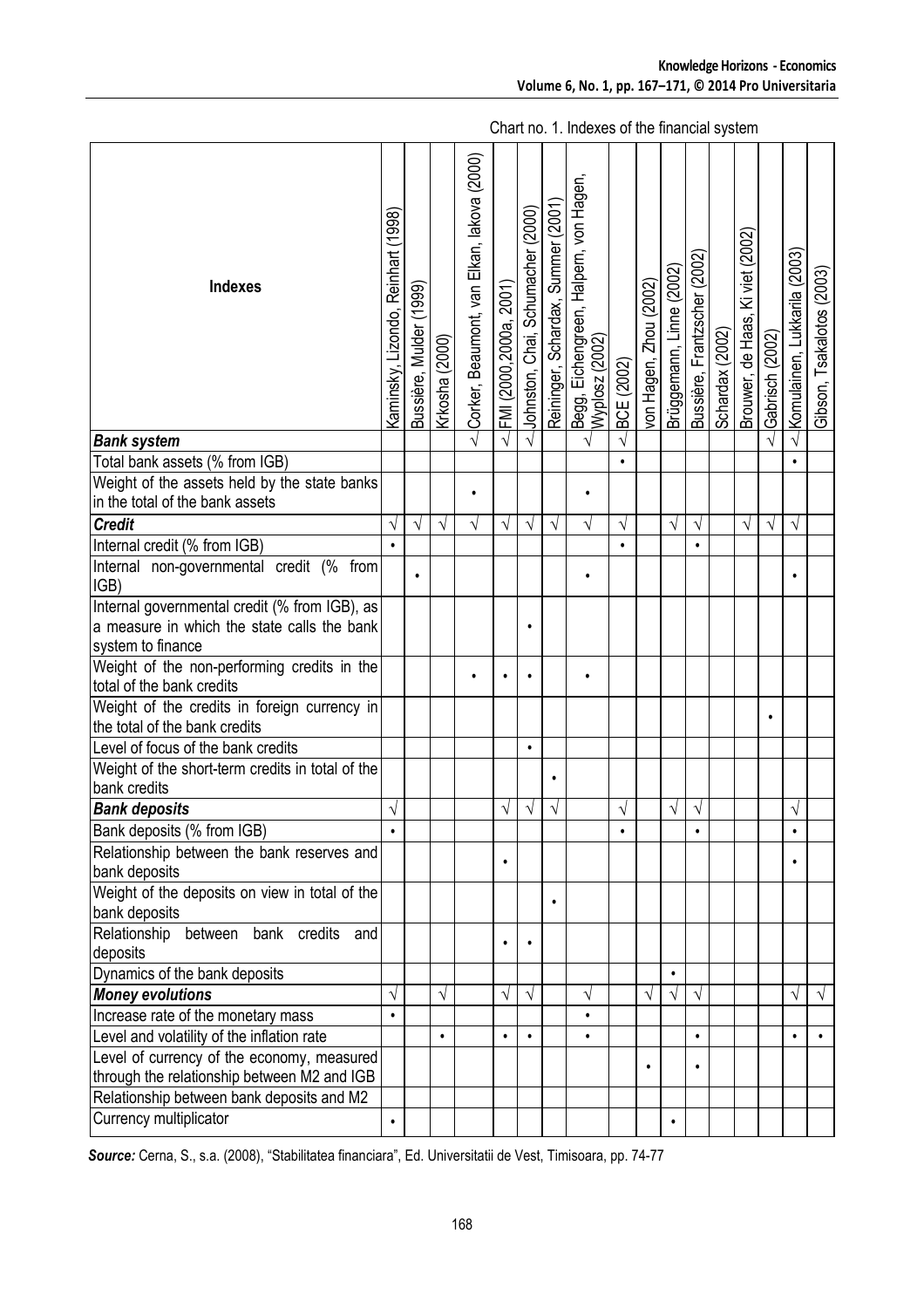IFS used by the IMF are mentioned in chart no. 2:

Chart no. 2: Indexes of the financial stability (IFS)

| <b>Core Indicators</b>      |                                                                                 |
|-----------------------------|---------------------------------------------------------------------------------|
| Capital adequacy            | Capital to risk – weighted assets                                               |
|                             | Tier 1 capital to risk – weighted assets                                        |
| Asset quality               | Nonperforming loans (1/) to total gross loans                                   |
|                             | Nonperforming loans (1/) net of provisions to capital                           |
| Earnings and profitability  | Return on assets                                                                |
|                             | Return on equity (2/)                                                           |
|                             | Net interest income to operating income                                         |
|                             | Noninterest expense to operating income (cost to income)                        |
|                             | Personnel expense to operating income                                           |
| Liquidity                   | Liquid assets (3/) to total assets                                              |
|                             | Liquid assets (3/) to short-term liabilities (4/)                               |
|                             | Liquid assets (3/) to total attracted and borrowed sources                      |
| Foreign exchange risk       | Net open position in foreign exchange, in percent of capital                    |
|                             | Lending in foreign exchange, in percent of non-gov. credit                      |
|                             | Foreign currency liabilities, in percent of total attracted and borrowed source |
|                             | Deposits in foreign exchange, in percent of non-gov. dom. deposits              |
| Encouraged indicators       | Leverage ratio (5/)                                                             |
| Deposit-taking institutions | Personnel expenses to noninterest expenses                                      |
|                             | Customer deposits to total (non-interbank) loans                                |

*Source:* Romanian National Bank

1/ The NPLs represent un-adjusted exposures of Ioans and related interests overdue for more than 90 days and/or for which legal proceedings were initiated

2/ Return on equity is calculated as Net profit/loss to average own capital

3/ Liquid assets = balance sheet assets and off balance sheets items with residual maturity of up to 3 months

4/ Short term liabilities = balance sheet liabilities and off balance sheets items with residual maturity of up to 3 months

5/ Tier 1 Capital to average assets

### **3. Background research**

l

One index represents an observable variable used for presenting a phenomenon, which is not easily observable. However, a multidimensional economic phenomenon cannot be observed unless there is a synthetic index. In the specialized literature, there are presented several techniques used in the settlement of an index of financial stability:<sup>3</sup>

 Gersl and Hermanek (2006), calculate a Czech bank system, hereinafter called aggregate of bank stability, out of which there are the following individual indexes,

appointed as it follows: the properness of the capital (5%), the quality of the assets (25%), the profitability (25%), the liquidity (25%), the risk of the interest rate (10%) and the foreign currency risk (10%). Illing and Liu (2003) on their turn propose a stress index for the financial system, using the market data. Another method consists in the combination of the market data with the balance ones. The Bank of Switzerland (2006) built such a pressure index for the bank sector.

The experts of the Central Bank of the Netherlands chose the elaboration of an original method of construction of a stability index. Van den End (2006) took into account the indexes, which characterize the monetary conditions: the interest rate, the real exchange rate, the volatility of the prices of the financial assets, the solvability of the financial institutions. The new thing, which appears in their study, makes reference to the introduction of the high and low critical limits of such indexes, for the detection of the possible non-linear effects. A low value of the index is associated with the increase of the instability and therefore, a too high value is associated with the accumulation of unbalances. Therefore, an ideal route of the index is that inside the stability corridor.

A last method refers to the construction of an aggregated index of stability through the calculation of the non-reimbursement risk, on the level of the entire financial system, using the template of Merton (Van den End and Tabbae, 2005).

<sup>3</sup> Albulescu, C.T. (2009), *Stabilitatea sectorului financiar in conditiile aderarii Romaniei la UEM*; www.researchgate.net/.. ./Claudiu\_Albulescu/.../ 62c1d0da5ed27eed44444a615db24247.pdf; pp.345-347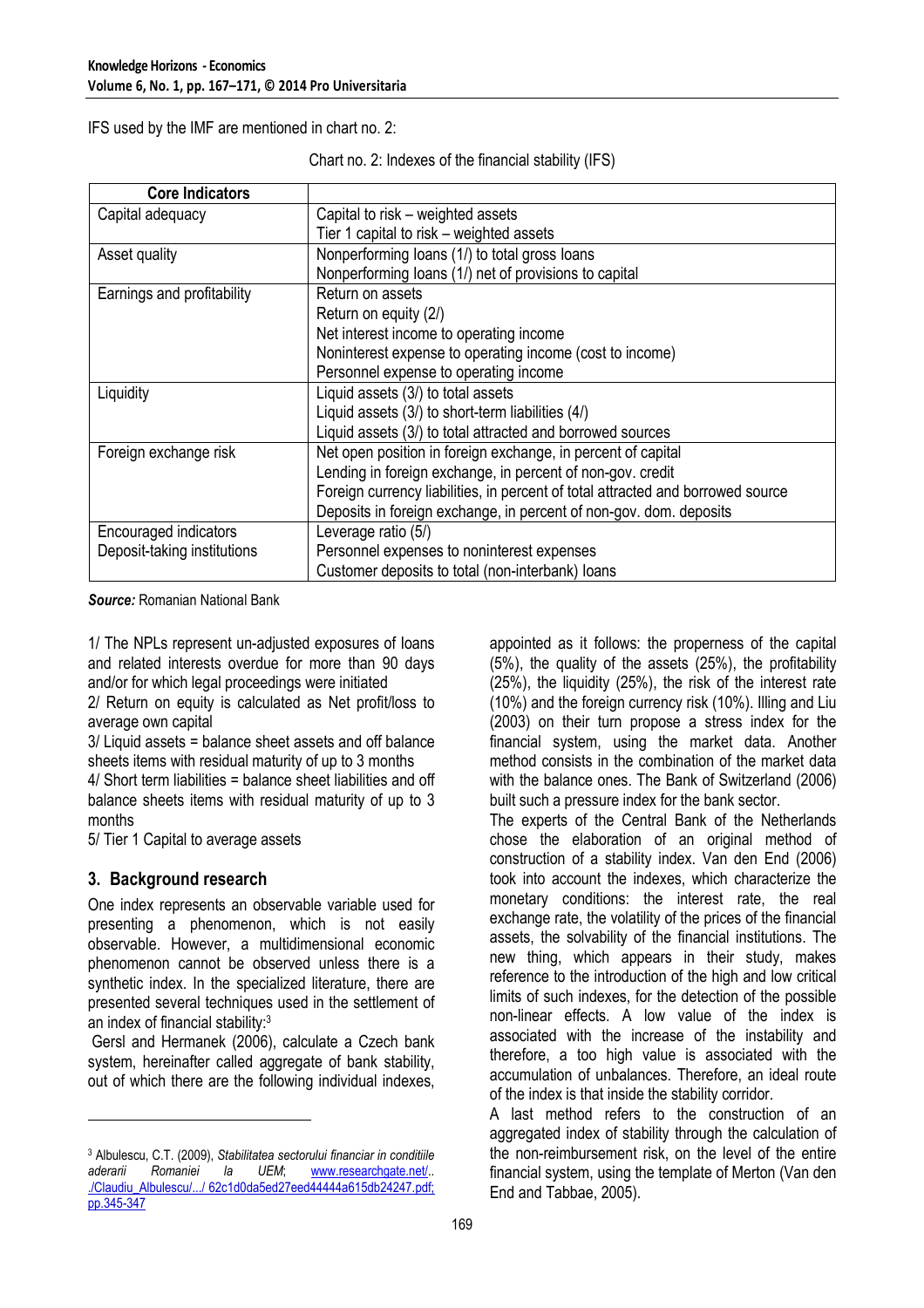On the settlement of the indexes, several methods of normalization can be taken into account<sup>4</sup>:

- the *statistical normalization*, which consists in the expression of all the values in the standard deviations, after the transformation of the variables, so that their average should be zero.

- the *Empirical normalization,* which comports different techniques on its turn. One of the more often met method is deemed as calculation base of the value of the index in a reference year (the year in which the statistic series starts, for example) and the expression of all the values following by percentage variation to the reference value. Another method consists in allocating the value 0 (min) to the lowest observed value and 1 (or 10 multiplied by 100 if the case may be) to that recording the best score (max). All the interim values will be calculated after the following formula:

 $Y = X - Min/(Max - Min)$ .

- the *axiological normalization*, similar to the empirical one, within the min and max limits, is characterized through the fact that the limits are not imposed under the statistic observations, but are chosen according to the action and evaluation context o the situation from which we want to be apart (and to which the value 0 is normally allocated) and the situation considered as ideal (which can or cannot correspond to a strategic scope) and which will receive the value 1.

- the *mathematical normalization*, consists in the transformation of the data with a mathematical formula, insuring the fact that the values will be recorded between a low and high limit (for example -1 and +1 or 0 and 1).

# **4. Methodology of research**

An econometric model for predicting actives per GDP in Romania

Financial intermediation is expressed by a proxy variable like the ratio actives/GDP. This financial intermediation might depend on the market share of the first 5 banks in a country and the inflation rate. Our sample consists in 18 countries for which the values for the three variables were registered. The selected countries in the sample are: Austria, Bulgaria, Czech Republic, Estonia, France, Germany, Greece, Italy, Latvia, Lithuania, Netherlands, Poland, Portugal, Slovakia, Slovenia, Spain, Hungary and Romania. The source of data is represented by the Central European Bank (Statistical Data Warehouse). The data provided by Central European Bank cover the values for 2010, being presented in the following table:

| Table 1. The statistical indicators corresponding to |
|------------------------------------------------------|
| 2010                                                 |

| Country         | Actives/GDP | Market        | Inflation      |
|-----------------|-------------|---------------|----------------|
|                 |             | share of the  | rate $(\%)$    |
|                 |             | first 5 banks |                |
|                 |             | $(\% )$       |                |
| Austria         | 336.4       | 35.9          | 1.7            |
| <b>Bulgaria</b> | 109.6       | 55.2          | 3              |
| Czech Republic  | 116.5       | 62.4          | 1.2            |
| Estonia         | 119.1       | 92.3          | 2.7            |
| France          | 420.7       | 47.4          | 1.7            |
| Germany         | 326.5       | 32.6          | 1.2            |
| Greece          | 221.7       | 70.6          | 4.7            |
| Italy           | 257.6       | 39.2          | 1.6            |
| Latvia          | 146.9       | 60.4          | $-1.2$         |
| Lithuania       | 80.4        | 78.8          | 1.2            |
| Netherlands     | 402.4       | 84.4          | 0.9            |
| Poland          | 83.7        | 43.4          | 2.7            |
| Portugal        | 335.4       | 70.8          | 1.4            |
| Slovakia        | 84.0        | 72.0          | 0.7            |
| Slovenia        | 147.1       | 59.3          | 2.1            |
| Spain           | 337.4       | 44.3          | $\overline{2}$ |
| Hungary         | 113.9       | 54.7          | 4.7            |
| Romania         | 67.9        | 55.2          | 6.1            |

More econometric models were proposed but the following type of model was valid:

 $\log(\text{actives per qdb})$ i)= c+ a\*log(market\_share)(i)+b\*inflation(i)+ error(i)

The estimated model has the following form:

log(actives\_per\_gdp)i)= 8.15-0.68\*log(market\_share)(i)- 0.12\*inflation(i)

The assumptions of classical multiple regression model were checked in order to test the model' validity.

According to Breusch-Godfrey Serial Correlation LM test there is not errors serial correlation. The probability associated to the test's statistic being greater than the level of significance (0.05).

*Table 1.* Breusch-Godfrey Serial Correlation LM Test

| F-statistic | 3.690484 | Prob. $F(1,14)$                                   | 0.0753 |
|-------------|----------|---------------------------------------------------|--------|
|             |          | Obs*R-squared 3.755053 Prob. Chi-Square(1) 0.0526 |        |

The White test used to check the homoscedasticity /heteroscedasticity of the errors was applied. The probability of the statistic test is greater than 0.05. Therefore, for a 5% level of significance we may assume that there is not enough evidence to reject the homoscedasticity hypothesis.

 $\overline{a}$ 

<sup>4</sup> Idem 3, p. 348